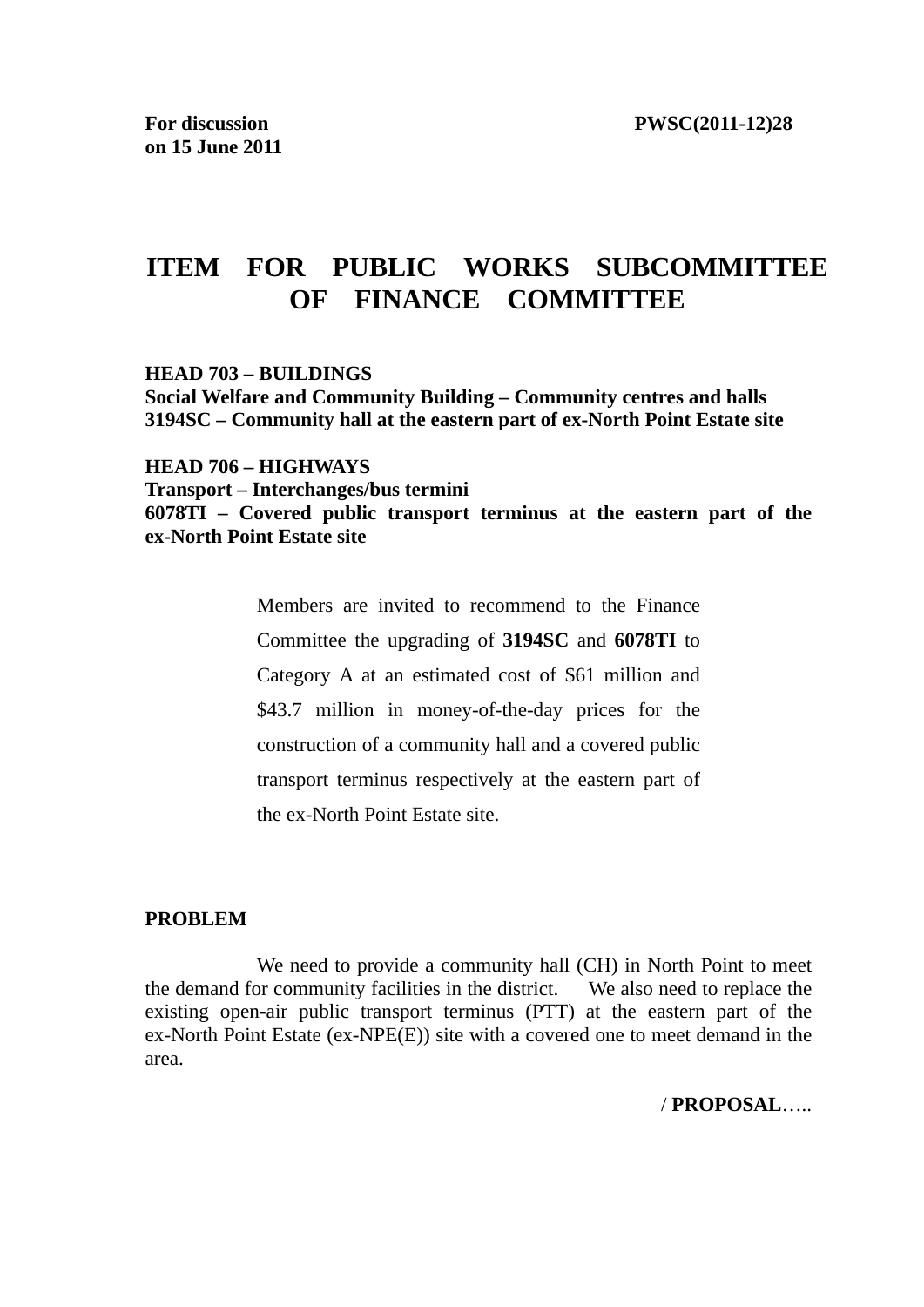# **PROPOSAL**

 $\overline{a}$ 

2. The Director of Architectural Services and the Director of Highways, with the support of the Secretary for Home Affairs and the Secretary for Transport and Housing respectively, propose to upgrade **3194SC** and **6078TI** to Category A at an estimated cost of \$61 million and \$43.7 million in money-of-the-day (MOD) prices for the construction of a CH and a covered PTT respectively at the ex-NPE(E) site.

# **PROJECT SCOPE AND NATURE**

3. The proposed scope of the CH under **3194S**C and the PTT under **6078TI** is as follows –

> CH (total Gross Floor Area (GFA) of not less than 1 260 square metres (m²))

> The proposed CH comprises the following components –

- (a) a multi-purpose hall  $1$  with a seating capacity of 450;
- (b) a stage with a store room;
- (c) a stage meeting room;
- (d) male and female dressing rooms;
- (e) a conference room; and
- (f) ancillary facilities, including a management office, an office store room, a baby care room, toilets, etc.

/ PTT …..

<sup>1</sup> To meet the public's demand for venues for small-scale cultural performances, full-height sliding partitions with sound insulation will be provided in the multi-purpose hall so that it could be flexibly converted into two or three smaller venues to meet different needs. The multi-purpose hall will also be equipped with better lighting and sound systems to cater for the needs of the performing groups.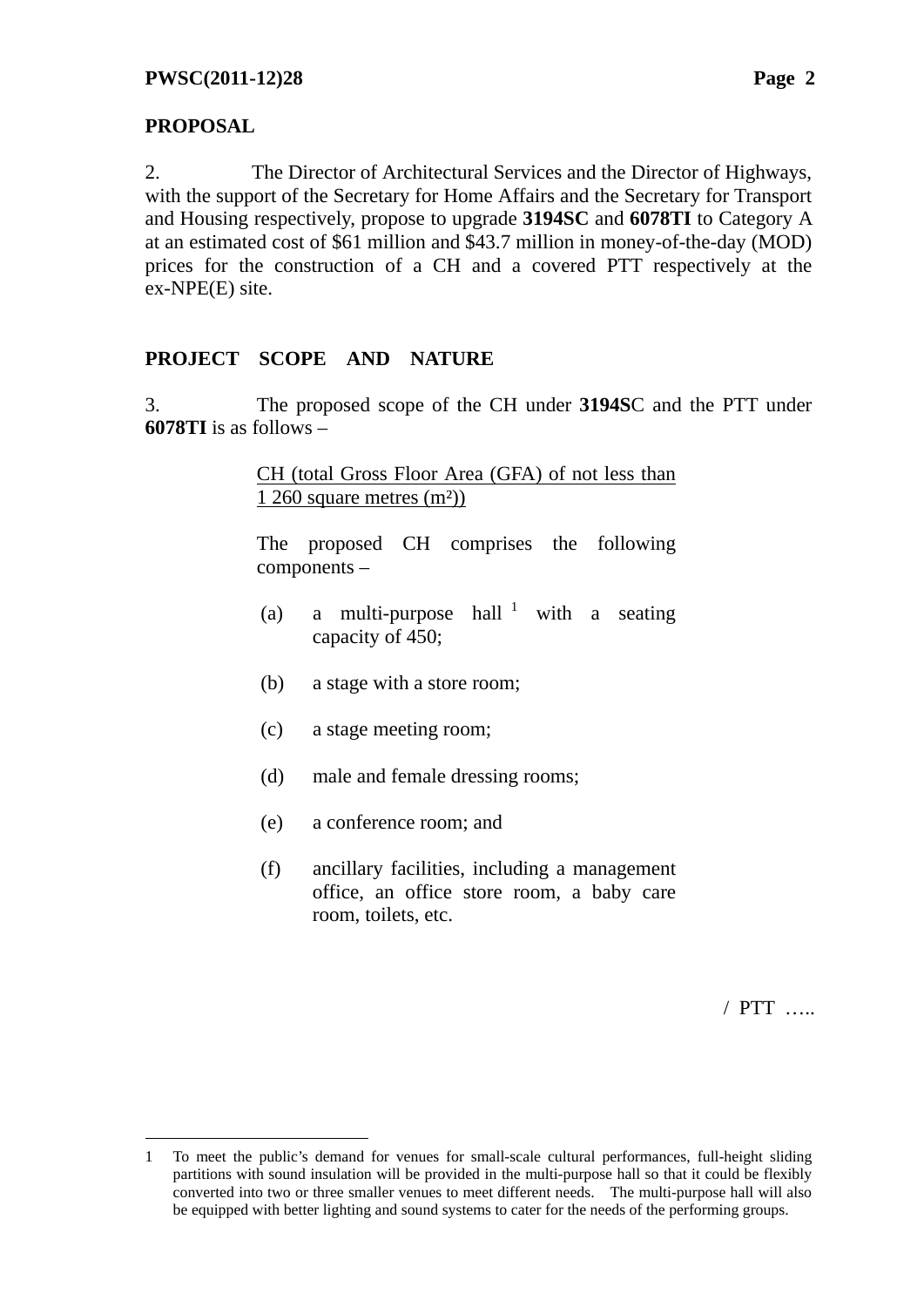$\overline{a}$ 

PTT (covered area with a total GFA of not less than 7 270 m²)

The proposed PTT comprises the following facilities –

- (a) 12 standard bus bays (five double-width and seven single-width) ranging from 25 to 65 metres (m) each in length for alighting / boarding / stacking of buses up to 12 m long;
- (b) a standard green minibus bay (double-width) of 60 m in length for alighting / boarding / stacking of minibuses;
- (c) two bus regulator offices with a total area of about 100 m²;
- (d) a minimum clear height of 6 m plus allowance for a service zone for the necessary illumination, ventilation and other systems for operations of the PTT with a floor-to-floor height of 8.5 m;
- (e) a public toilet with a total GFA of not less than  $110 \text{ m}^2$ ; and
- (f) associated fire service, lighting, ventilation, electrical and mechanical (E&M), street furniture works, traffic aids, drainage and landscaping works.

4. The ex-NPE(E) site has been included in the 2011-12 Land Sale Programme. Subject to funding approval of the Finance Committee, we will include the construction of the CH and the PTT by the developer as one of the Conditions of Sale. The developer will be required to construct the CH and the PTT with funding borne by Government<sup>2</sup>.

### / **JUSTIFICATION**…..

<sup>2</sup> The existing policy provides that, where large or extensive Government, Institution and Community (GIC) / Public Open Space (POS) facilities are involved in a 'Comprehensive Development Area' (CDA) site, the Government should not take advantage of the developer and should consider meeting part or all of the costs (capital and recurrent) of such facilities on a discretionary basis, provided that the case meets a set of criteria set out in the then Planning and Lands Bureau General Circular No. 2/2001 on Payment for GIC and Open Space (OS) Facilities in Comprehensive Development Areas. Please see paragraph 35 below for details of the welfare facilities and the POS to be provided in the ex-NPE(E) site.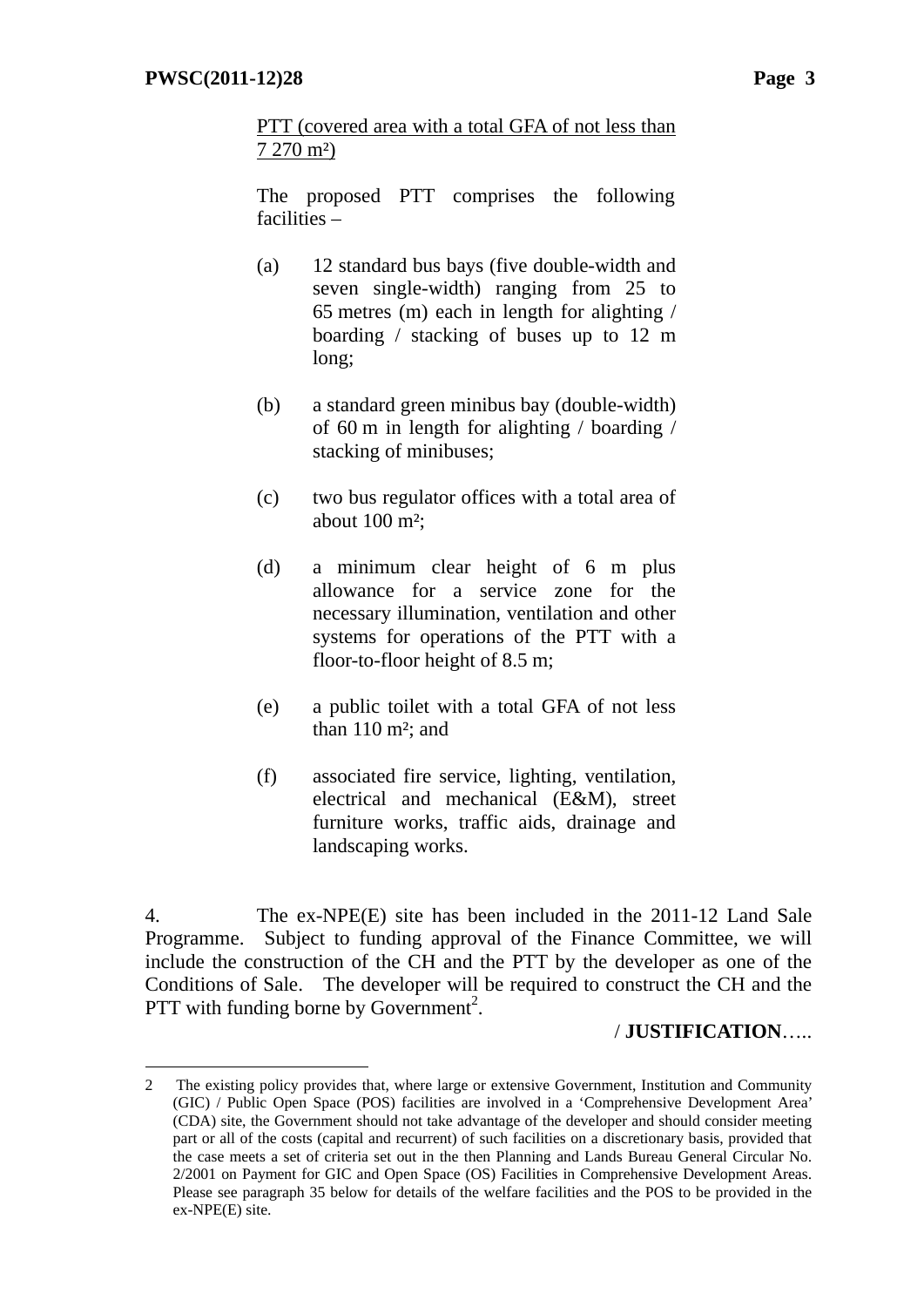#### **JUSTIFICATION**

5. The ex-NPE(E) site is zoned "Comprehensive Development Area (3)" (CDA(3)) on the approved North Point Outline Zoning Plan No. S/H8/24. A location plan showing the ex-NPE(E) site is at Enclosure 1. The Government will, through land sale conditions, require the developer of ex-NPE(E) site to construct a CH, a PTT, welfare facilities and a public open space (POS) at the ex-NPE(E) site. The Government will reimburse the developer for the construction of the CH and the PTT through two Public Works Programme projects covered in this submission, i.e. **3194SC** and **6078TI**. As regards the funding arrangements for the welfare facilities and the POS, please see paragraph 35 below for details. The provision of these Government, Institution and Community (GIC) facilities has been included in a Planning Brief (PB) endorsed by the Town Planning Board (TPB) on 21 January 2011 to guide the development of the ex-NPE site. Their exact location and details are subject to the developer's Master Layout Plan to be approved by the TPB in accordance with the Town Planning Ordinance. A development concept plan annexed to the PB of the whole ex-NPE site prepared by the Planning Department is at Enclosure 2.

6. The developer will be the works agent for the construction works for the GIC facilities. The proposed arrangement enables the needed facilities to be provided to the public in a timely and integrated manner through private development, provides for better planning and optimizes the use of limited land. The provision of the facilities by the developer will not attract any GFA concessions or bonus GFA. Under the proposed arrangement, the developer shall be responsible for the design and construction of the GIC facilities according to the Government's specifications and to the Government's satisfaction. Upon completion, the relevant departments will take over the facilities for subsequent operation, management and maintenance. The Government will reimburse the developer the actual cost of construction, subject to a pre-determined financial ceiling established with reference to the construction costs of the facilities if they were to be constructed by the Government.

7. To ensure no disruption to PTT service, the PB requires that the existing open-air PTT at the western side of the ex-NPE(E) site to remain in operation during the construction of the reprovisioned PTT at the eastern side of the site. The vacated site of PTT will then be available for development, including the construction of the GIC facilities.

8. The justifications for the proposed CH and PTT are set out in the ensuing paragraphs.

/ CH …..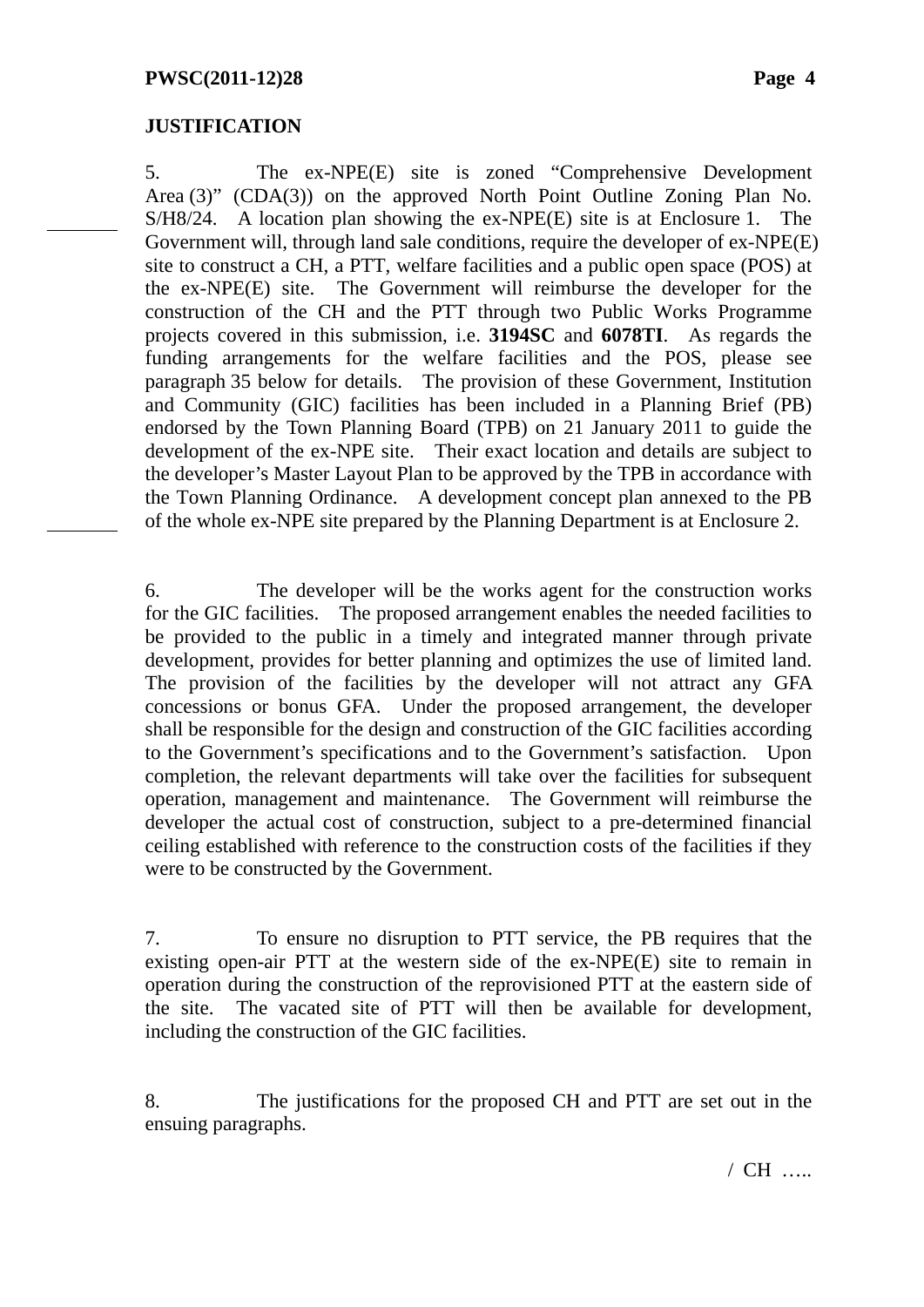CH

9. At present, the population of North Point is about 172 000. Local organizations in North Point have a strong demand for CH facilities for organizing district activities to strengthen residents' sense of belonging to the local community.

10. There are six existing community centres  $(CCs)$  / CHs in the Eastern District (ED) but none of them is located in North Point. Currently, local organizations have to make use of the Causeway Bay CC at Fuk Yam Road and the Quarry Bay CH at Greig Road, both of which are about 15 to 20 minutes away from North Point East on foot. The utilization rates of Causeway Bay CC and Quarry Bay CH are relatively high at 76% and 77% in 2010 respectively, with utilization close to or well over 80% during peak periods. Apart from the aforementioned CCs and CHs, there are five sports centres in the ED but all of them have a high utilization rate of over 95% constantly. As such, these sports centres do not have spare capacity to serve as venues for organizing other recreational and cultural activities. Hence, we propose to provide a new CH at the ex-NPE(E) site which would benefit the local community.

# PTT

11. The proposed PTT serves to reprovision the existing open-air PTT situated within the ex-NPE(E) site. The existing PTT provides terminal facilities for taxi services, three short haul and 11 long haul franchised bus routes serving both locals in the ED and ferry passengers from other areas. Owing to its proximity to the North Point Ferry Pier and the North Point Mass Transit Railway Station, the existing PTT has been serving as a major inter-modal transit point for commuters including those originating from the nearby areas including Braemar Hill and Happy Valley, who wish to interchange among bus, ferry and rail.

12. Given the importance of the existing PTT and that there is no suitable alternative site for a replacement PTT, we need to reprovision the PTT within the ex-NPE(E) site in connection with its development so that the necessary public transport services can be maintained without disruption. In addition to the provision of bus bays, the proposed PTT will also provide a double-width green minibus bay for replacing the existing on-street terminal points of green minibus in the vicinity to help mitigate traffic congestion problem and noise nuisance caused to the residents.

/13. …..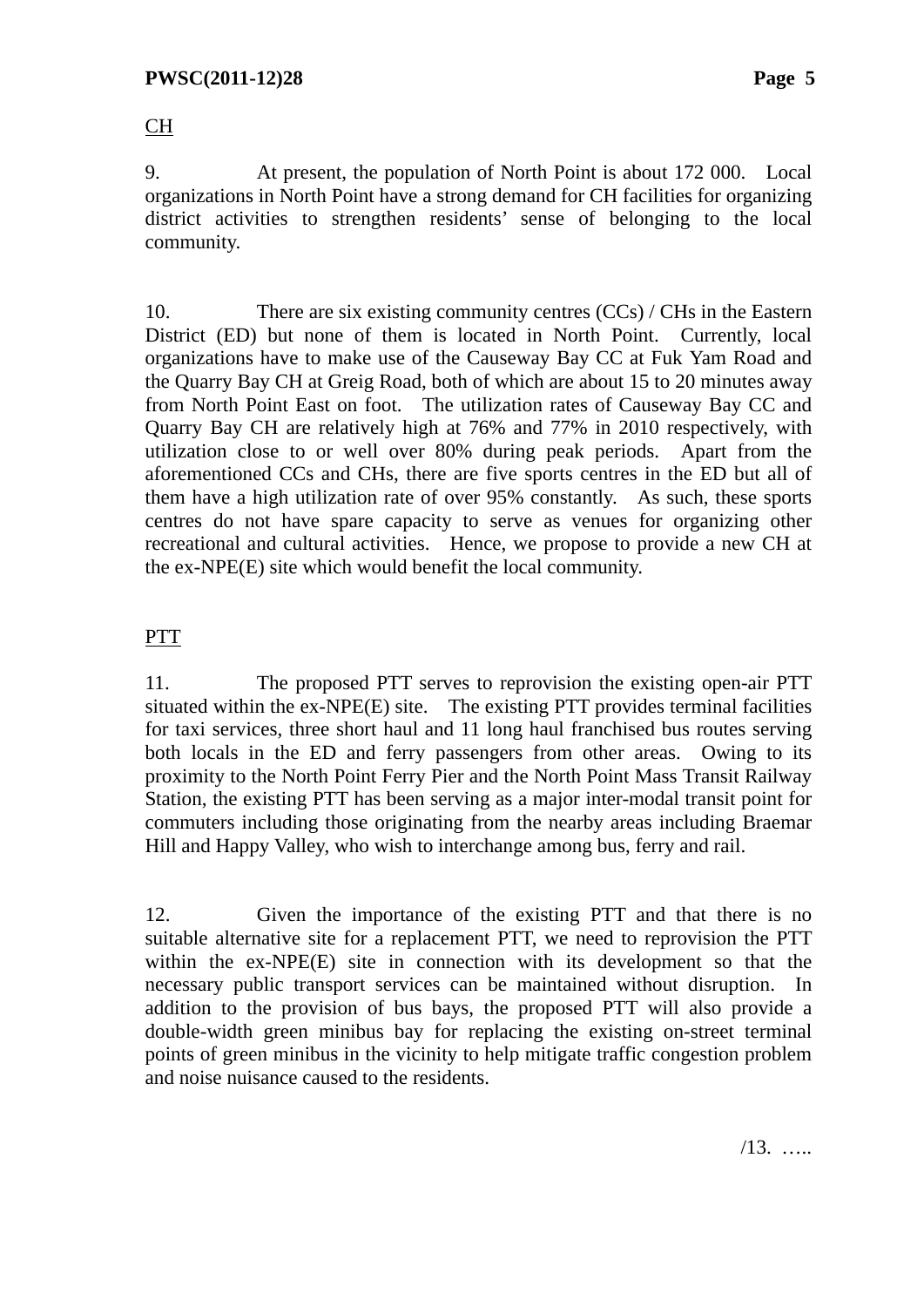13. A new public toilet will be provided within the proposed PTT to replace the existing one at the North Point Passenger Ferry Concourse (Shu Kuk Street), which will be affected by the development of the ex-NPE(E) site. As the toilet mainly serves commuters of the existing PTT, it is in line with the Government's policy objective to reprovision the toilet within the proposed PTT. The opportunity will also be taken to upgrade the toilet facilities to provide better services and meet with the modern-day requirements such as barrier-free access.

# **FINANCIAL IMPLICATIONS**

# CH

 $\overline{a}$ 

14. We estimate the capital cost of the CH under **3194SC** to be \$61 million in MOD prices (please see paragraph 16 below), broken down as follows –

|     |                                            | \$ million |                 |
|-----|--------------------------------------------|------------|-----------------|
| (a) | <b>Building</b>                            | 23.3       |                 |
| (b) | <b>Building services</b>                   | 8.3        |                 |
| (c) | Drainage                                   | 0.5        |                 |
| (d) | <b>External works</b>                      | 1.2        |                 |
| (e) | Additional energy conservation<br>measures | 0.4        |                 |
| (f) | On-cost to the developer <sup>3</sup>      | 4.2        |                 |
| (g) | Furniture and equipment                    | 0.4        |                 |
| (h) | Contingencies                              | 3.8        |                 |
|     | Sub-total                                  | 42.1       | (in September   |
| (i) | Provision for price adjustment             | 18.9       | 2010 prices)    |
|     | Total                                      | 61.0       | (in MOD prices) |
|     |                                            |            | $/15. \dots$    |

<sup>3</sup> The amount will cover the developer's on-cost for design and construction supervision, which is estimated based on the average on-costs of Government departments' similar outsourced projects. The on-cost will be reimbursed to the developer on an actual cost basis.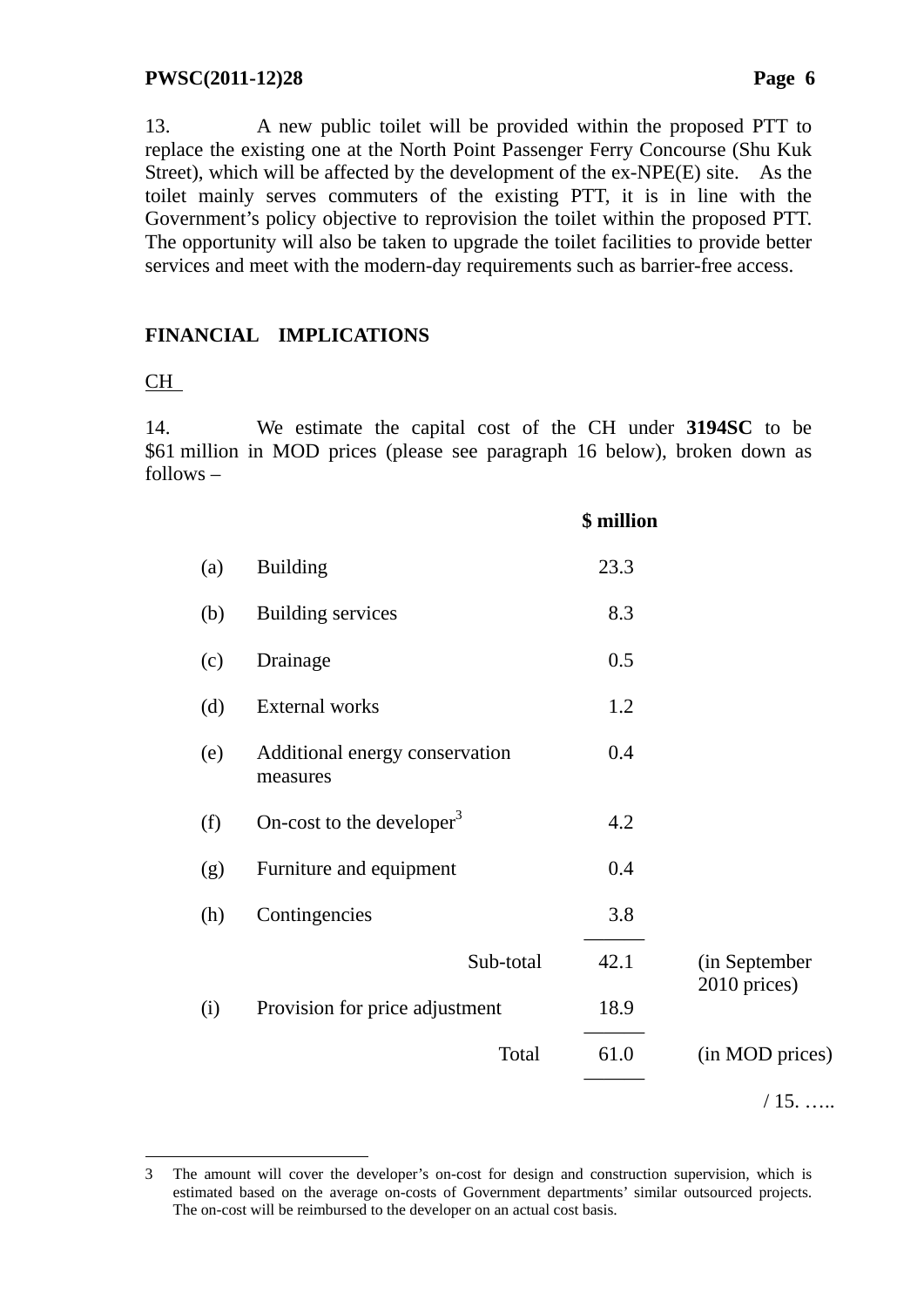15. The construction floor area (CFA) of the CH is about 1 629 m<sup>2</sup>. The estimated construction unit cost, represented by the building and building services costs, is \$19,398 per  $m^2$  of CFA in September 2010 prices. We consider this reasonable as compared with similar projects built by the Government.

16. Subject to approval, we will phase the expenditure based on the implementation programme assumed in paragraph 19 as follows –

| (Sept 2010) | <b>Price</b><br>adjustment | \$ million<br>(MOD) |
|-------------|----------------------------|---------------------|
| 37.9        | 1.43953                    | 54.6                |
| 4.2         | 1.51870                    | 6.4                 |
| 42.1        |                            | 61.0                |
|             | \$ million                 | factor              |

### PTT

 $\overline{a}$ 

17. We estimate the capital cost of the PTT under **6078TI** to be \$43.7 million in MOD prices (please see paragraph 18 below), broken down as follows –

|     |                                                                           | \$ million |                |
|-----|---------------------------------------------------------------------------|------------|----------------|
| (a) | <b>Construction cost</b>                                                  | 28.3       |                |
|     | civil works<br>(i)                                                        | 11.1       |                |
|     | lighting works<br>(ii)                                                    | 3.8        |                |
|     | associated fire service,<br>(iii)<br>ventilation and E&M<br>works         | 7.2        |                |
|     | (iv) public toilet (including<br>building and building<br>services works) | 6.2        |                |
| (b) | On-cost to the developer $4$                                              |            | 4.0            |
| (c) | Contingencies                                                             |            | 3.2<br>million |
|     |                                                                           |            |                |

<sup>4</sup> The amount will cover the developer's on-cost for design and construction supervision, which is estimated based on the average on-costs of Government departments' similar outsourced projects. The on-cost will be reimbursed to the developer on an actual cost basis.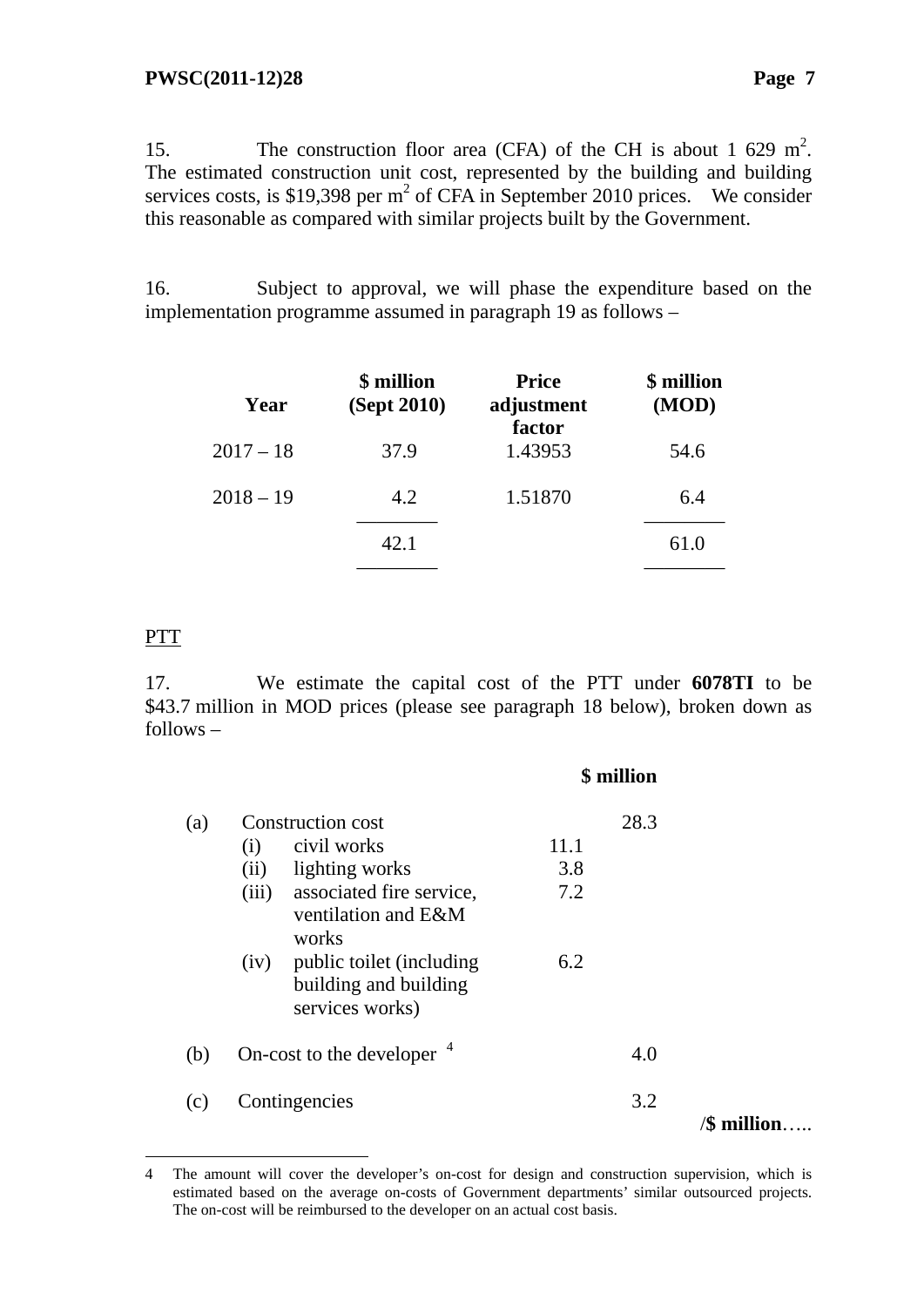### **\$ million**

|     |                                | Sub-total | 35.5 (in September<br>2010 prices) |
|-----|--------------------------------|-----------|------------------------------------|
| (d) | Provision for price adjustment |           | 8.2                                |
|     |                                | Total     | 43.7 (in MOD prices)               |

The CFA of the public toilet is about  $143 \text{ m}^2$ . The estimated construction unit cost, represented by the building and building services costs, is \$43,357 per  $m^2$  of CFA in September 2010 prices. We consider this reasonable as compared with similar projects built by the Government.

18. Subject to approval, we will phase the expenditure based on the implementation programme assumed in paragraph 19 as follows –

| Year        | \$ million<br>(Sept 2010) | <b>Price</b><br>adjustment<br>factor | \$ million<br>(MOD) |
|-------------|---------------------------|--------------------------------------|---------------------|
| $2014 - 15$ | 32.3                      | 1.22592                              | 39.6                |
| $2015 - 16$ | 3.2                       | 1.29335                              | 4.1                 |
|             | 35.5                      |                                      | 43.7                |
|             |                           |                                      |                     |

19. We have derived the MOD estimates on the basis of Government's latest set of assumptions on the trend rate of change in the prices of public sector building and construction output for the period 2014 to 2019. It is also assumed that the land disposal of the ex-NPE(E) site will be in early 2012, and construction works of the PTT will commence in 2013 for completion in end 2014 and the construction of the CH will commence after the relocation of the existing open-air PTT in early 2015 for completion in 2017.

 $/ 20.$  .....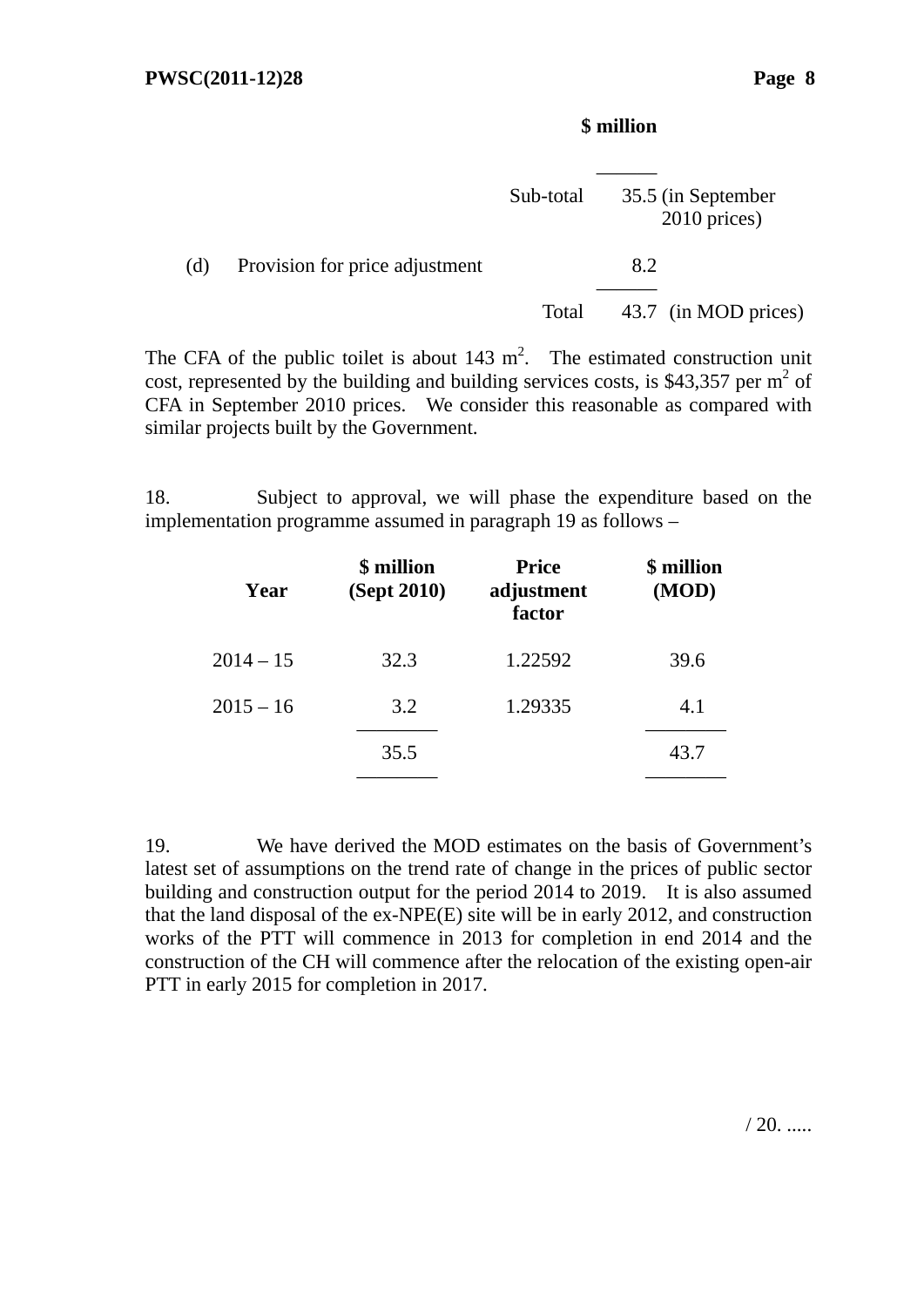20. We estimate the additional annual recurrent expenditure arising from the CH and the PTT (including public toilet) to be \$2.5 million and \$2.7 million respectively. The CH would increase the administration cost of the relevant bureaux/departments but it is not feasible to assess the impact on the fees and charges. The cost increase would be taken into account in fee review exercises for the relevant services.

# **PUBLIC CONSULTATION**

21. The Planning, Works and Housing Committee (PWHC) of the Eastern District Council (EDC) was consulted on the draft PB on 27 February 2009, and their views were taken into account by the TPB in finalizing the PB. While appreciating the adoption of a lower building height and the provision of a waterfront promenade at the site, PWHC requested the provision of a 1 000-seat theatre for Cantonese opera / cultural performance at the site. Considering that there are already a number of performance venues of different scales being constructed or planned over the territory and the need for provision of large-scale performance venues should be assessed on a territorial basis, the request was not supported by the Home Affairs Bureau. The amendment to the North Point Outline Zoning Plan to rezone the ex-NPE(E) site to "CDA(3)" with the incorporation of relevant development restrictions was exhibited for public inspection on 19 March 2010 in accordance with the provisions of the Town Planning Ordinance. After due consideration of the representations and comments received in respect of the amendment on 3 September 2010, the TPB decided to maintain the zoning and development restrictions for the site. The Outline Zoning Plan was approved by the Chief Executive in Council under section 9(1)(a) of the Town Planning Ordinance on 30 November 2010.

22. Transport Department and Highways Department consulted the Traffic and Transport Committee of the EDC on the reprovisioning of the PTT and the associated road works on 21 October 2010 and 18 November 2010<sup>5</sup>. Members of the Committees expressed no objection to the proposed PTT project. Food and Environmental Hygiene Department briefed the Food, Environmental and Hygiene Committee of the EDC on the public toilet on 8 December 2010, and Members of the Committee agreed to the proposal in February 2011. Home Affairs Department consulted the EDC on the scope of the CH on 5 May 2011 and EDC Members supported the CH project.

/ 23. …..

 $\overline{a}$ 5 Meetings jointly held with the Planning, Works and Housing Committee of EDC.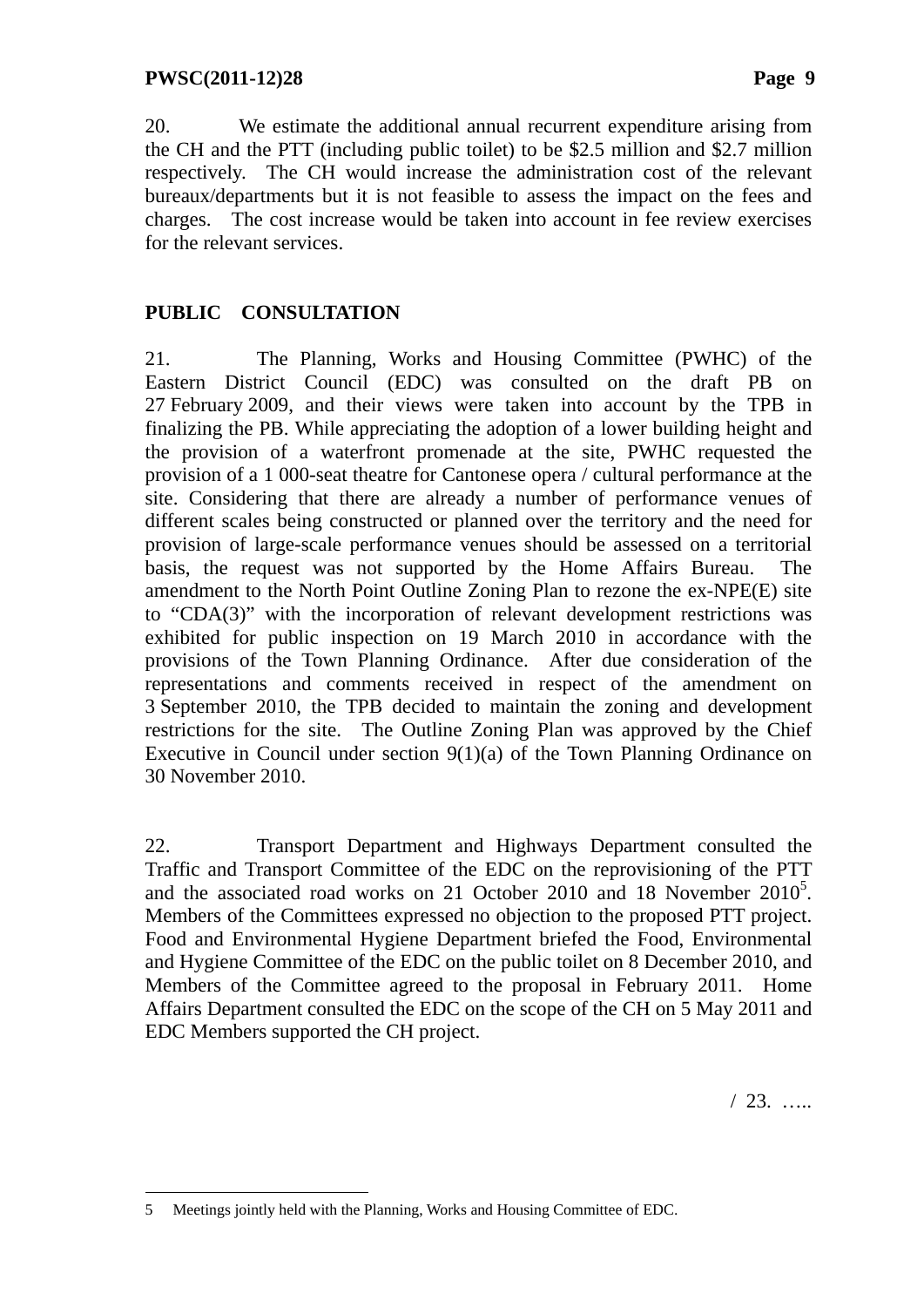$\overline{a}$ 

23. We consulted the Legislative Council Panel on Development on 24 May 2011. Some Members suggested providing a 1 000-seat theatre for Chinese opera in lieu of the CH. Home Affairs Department explained to Panel Members that EDC has supported the provision of a CH, and Home Affairs Bureau had reservations on constructing a large performance venue at the ex-NPE(E) site for reasons stated in paragraph 21 above. Members did not raise objection to the submission of the funding proposals to the Finance Committee.

### **ENVIRONMENTAL IMPLICATIONS**

24. The CH and PTT are not designated projects under the Environmental Impact Assessment (EIA) Ordinance (Cap. 499). For the PTT, we completed a Preliminary Environmental Review (PER) in May 2011. The PER concluded and the Director of Environmental Protection agreed that with the implementation of the environmental mitigation measures as recommended in the PER, the PTT would not give rise to adverse environmental impacts that would exceed established criteria. We will ensure that the developer will provide environmental mitigation measures as set out in the PER, including the suitable location of the exhaust air outlets away from nearby residents or other air sensitive receptors in accordance with the Professional Persons Environmental Consultative Committee Practice Note (ProPECC) PN 1/98 and suitable location of ingress and egress of the PTT away from nearby noise sensitive receivers as far as possible. During construction of the CH and PTT, we will ensure that the developer shall control noise, dust nuisance and site run-off to comply with established standards through the implementation of appropriate mitigation measures. The CH belongs to one of the categories of projects that have very limited potential for giving rise to adverse environmental impact and hence a PER was not considered necessary.

25. For the CH and the PTT, at the planning and design stages, we will require the developer to consider the design and construction sequence of the proposed works to reduce the generation of construction waste where possible. In addition, we will require the developer to reuse inert construction waste (e.g. excavated soil) on site or in other suitable construction sites as far as possible, in order to minimise the disposal of inert construction waste at public fill reception facilities<sup>6</sup>. We will encourage the developer to maximize the use of recycled / recyclable inert construction waste, and the use of non-timber formwork to further reduce the generation of construction waste.

/ 26. …..

<sup>6</sup> Public fill reception facilities are specified in Schedule 4 of the Waste Disposal (Charges for Disposal of Construction Waste) Regulation. Disposal of inert construction waste in public fill reception facilities requires a licence issued by the Director of Civil Engineering and Development.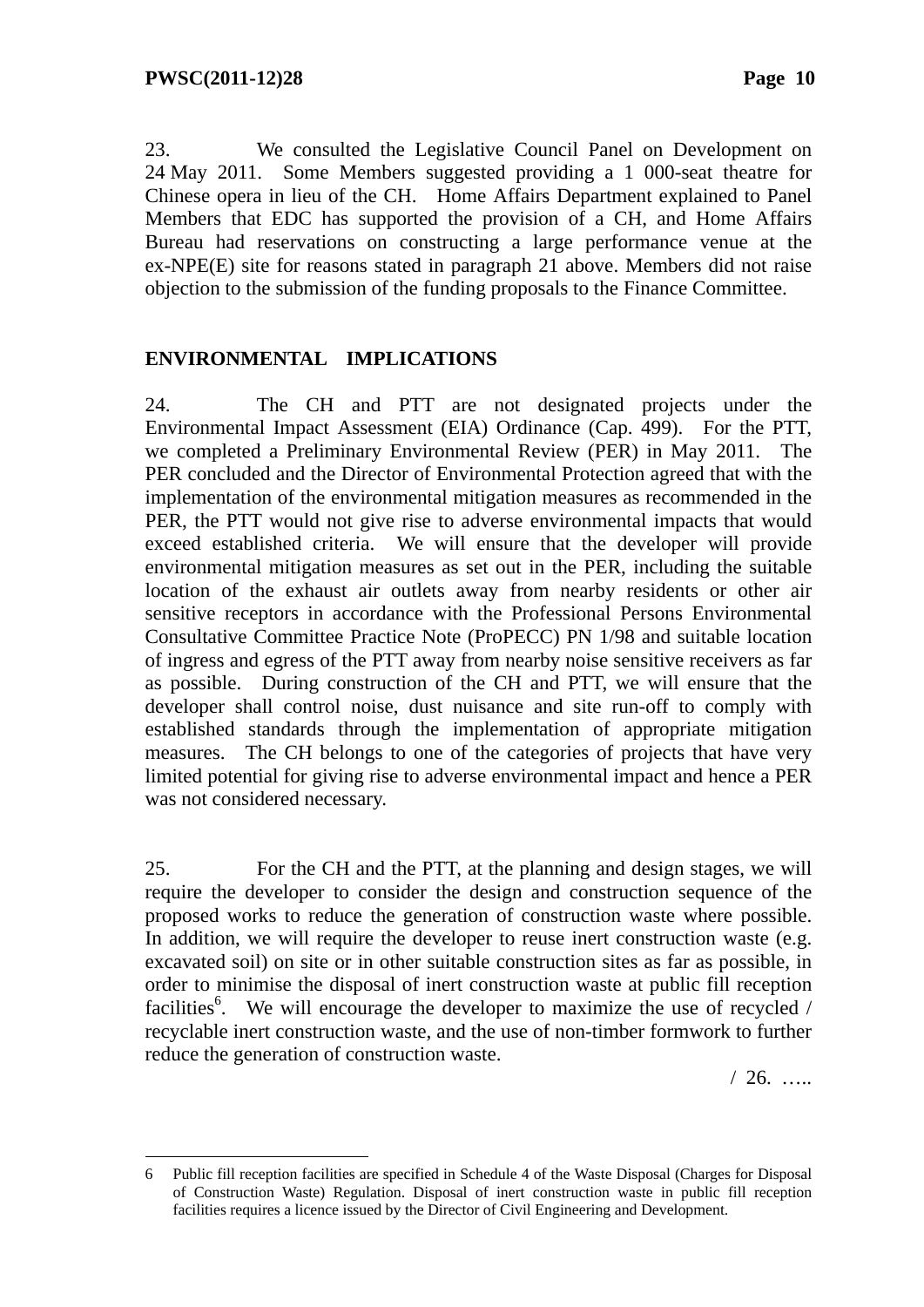26. At the construction stage, we will, through the developer, require the contractor to submit for approval a plan setting out the waste management measures, which will include appropriate mitigation means to avoid, reduce, reuse and recycle inert construction waste. The developer will be requested to ensure that the day-to-day operations on site comply with the approved plan. The developer will also be requested to require the contractor to separate the inert portion from non-inert construction waste on site for disposal at appropriate facilities, and control the disposal of inert construction waste and non-inert construction waste at public fill reception facilities and landfills respectively through a trip-ticket system. The Lands Department will specify in the Conditions of Sale requirements for the developer to submit their approved plan for the record and to ensure that the day-to-day operations on site comply with the approved plan.

27. We estimate that the CH and the PTT will generate in total about 1 959 tonnes of construction waste. Of these, the developer is expected to reuse about 1 335 tonnes (68.1%) of inert construction waste on site and deliver 356 tonnes (18.2%) of inert construction waste to public fill reception facilities for subsequent reuse. The developer is expected to dispose of the remaining 268 tonnes (13.7%) of non-inert construction waste at landfills. The total cost for accommodating construction waste at public fill reception facilities and landfill sites is estimated to be about \$43,000 for the CH and the PTT (based on a unit cost of \$27 per tonne for disposal at public fill reception facilities and \$125 per tonne<sup>7</sup> at landfills).

# **HERITAGE IMPLICATIONS**

28. The CH and the PTT will not affect any heritage site, i.e. all declared monuments, proposed monuments, graded historic sites / buildings, sites of archaeological interests and Government historic sites identified by the Antiquities and Monuments Office.

### **LAND ACQUISITION**

 $\overline{a}$ 

29. The CH and the PTT do not require any land acquisition.

/ **ENERGY**…..

<sup>7</sup> This estimate has taken into account the cost for developing, operating and restoring the landfills after they are filled and the aftercare required. It does not include the land opportunity cost for existing landfill sites (which is estimated at \$90 per  $m^3$ ), nor the cost to provide new landfills (which is likely to be more expensive), when the existing ones are filled.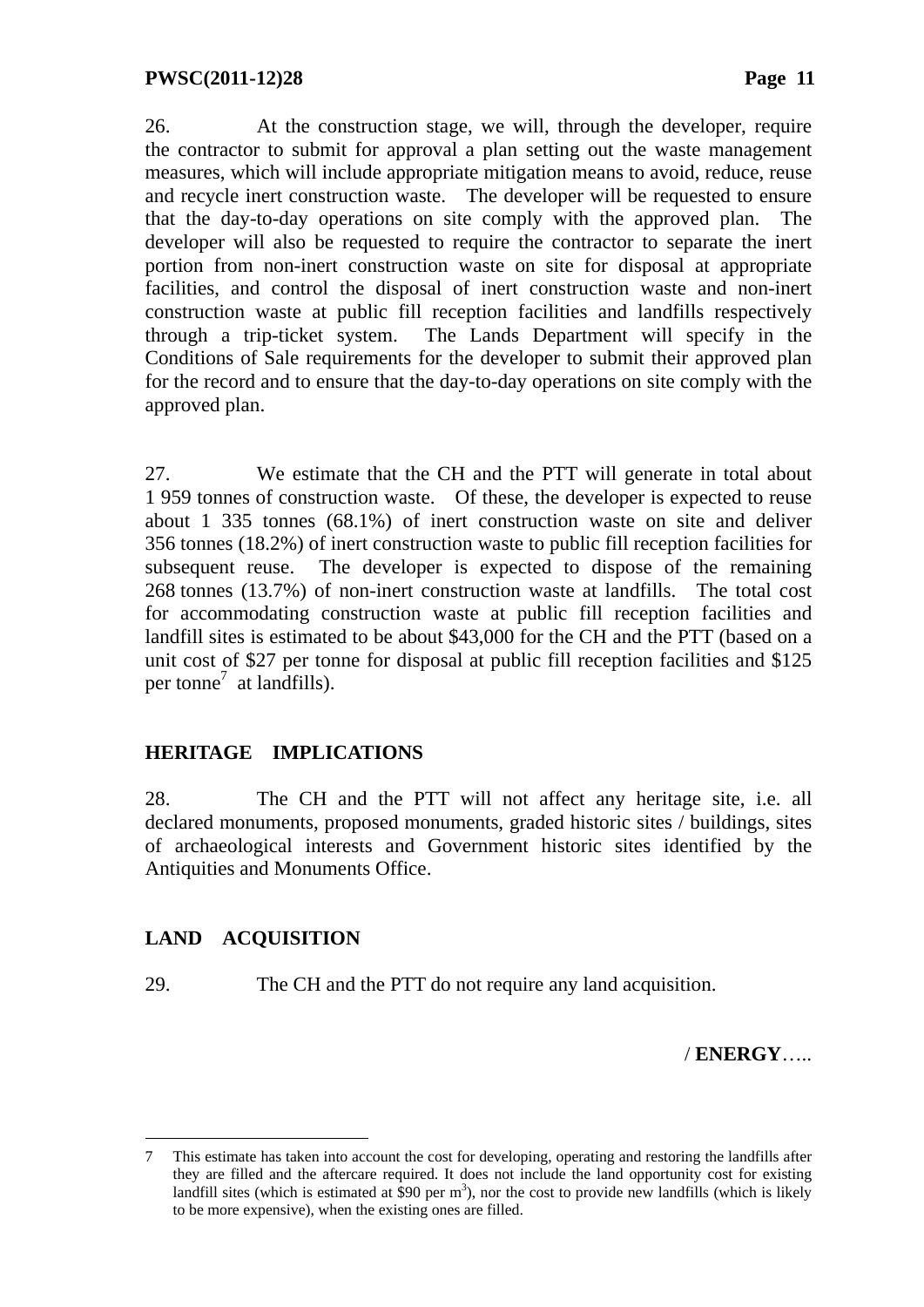#### **ENERGY CONSERVATION MEASURES**

30. The CH shall be designed and constructed by the developer with due consideration to its environmental performance such as application of energy efficient building services installations. The developer will be requested to adopt a green building design and environmental and energy conservation measures in the construction of the CH. The cost estimate of the CH has included the costs of such design and measures.

# **BACKGROUND**

31. We upgraded **3194SC** and **6078TI** to Category B in March 2011. The ex-NPE(E) site has been included in the 2011-12 Land Sale Programme.

32. As the detailed design and layout of the proposed development at the site have to be provided by the developer at the Master Layout Plan submission stage, the tree felling proposal cannot be confirmed at this stage. Although the existing trees on the site are not important trees<sup>8</sup>, the EDC has asked for preservation of the trees on the sites. According to the PB of the ex-NPE site, all existing trees on the site should be preserved as far as possible. A Landscape Master Plan would need to be prepared by the developer to the satisfaction of the Planning Department in accordance with the tree preservation requirements stipulated in the PB.

33. We estimate that the CH and the PTT will create about 72 jobs (54 for labourers and another 18 for professional/technical staff) providing a total employment of 1 310 man-months.

/34. …..

 $\overline{a}$ 8 "Important trees" refer to trees in the Register of Old and Valuable Trees, or any other trees that meet one or more of the following criteria –

<sup>(</sup>a) trees of 100 years old or above;

<sup>(</sup>b) tree of cultural, historical or memorable significance e.g. Fung Shui tree, tree as landmark of monastery or heritage monument, and trees in memory of an important person or event;

<sup>(</sup>c) trees of precious or rare species;

<sup>(</sup>d) trees of outstanding form (taking account of overall tree sizes, shape and any special features) e.g. trees with curtain like aerial roots, tree growing in unusual habitat; or

<sup>(</sup>e) trees with trunk diameter equal or exceeding 1.0 m (measured at 1.3m above ground level), or with height/canopy spread equal or exceeding 25m.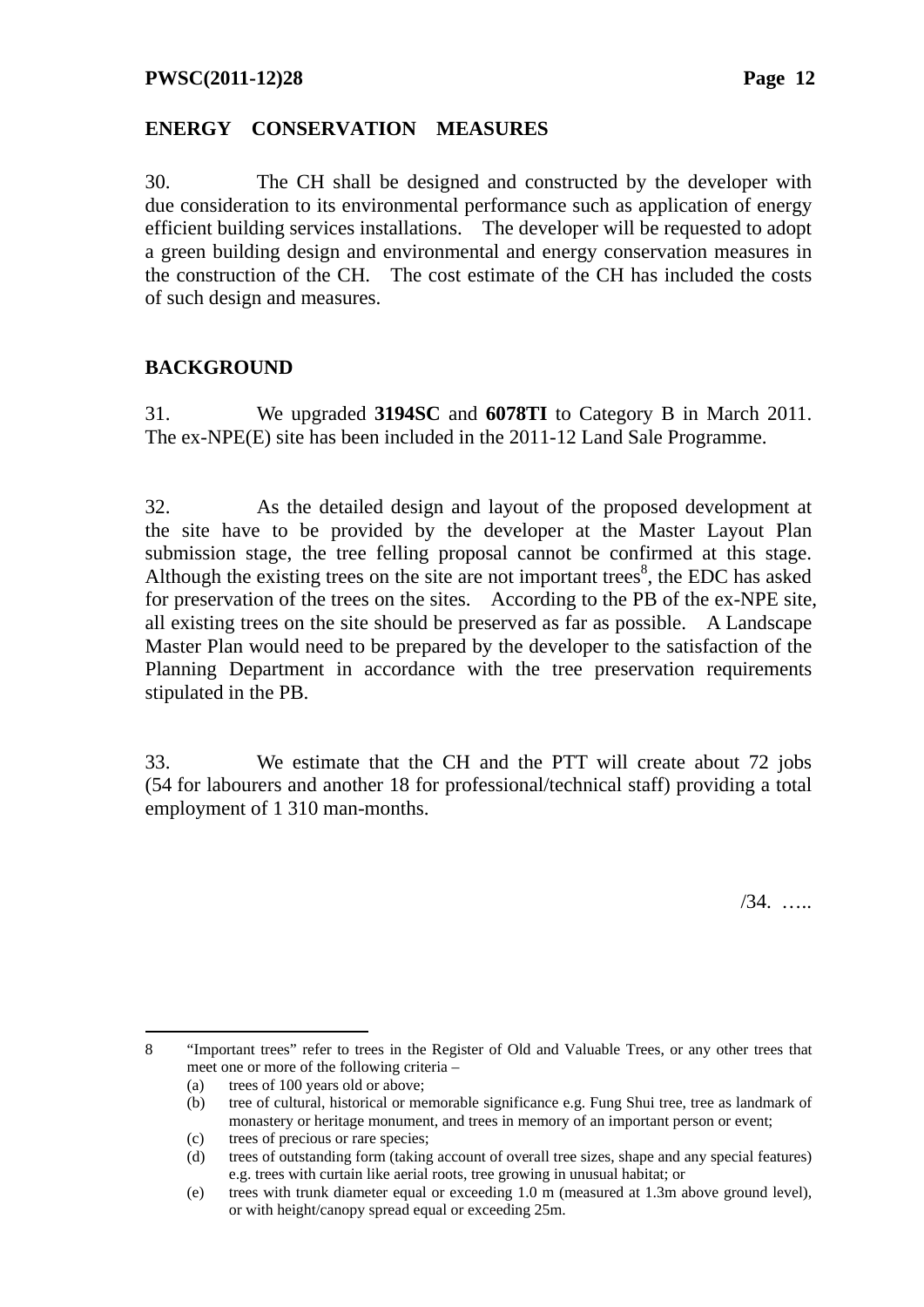34. According to the approved North Point Outline Zoning Plan No. S/H8/24, the ex-NPE(E) site of about 29 265 m² (subject to verification upon setting out of the site) is zoned CDA(3). The site is subject to a maximum domestic GFA of 53 680 m² and a maximum non-domestic GFA of 29 995 m² of which a GFA of not less than 5 155 m<sup>2</sup> shall be provided for GIC facilities, a maximum site coverage of  $60\%$  (excluding basement(s)), and a maximum building height of 80 m above Principal Datum. A POS of not less than 12 680 m² including a 20 m wide waterfront promenade shall be provided.

35. As mentioned in paragraph 5 above, apart from the CH and the PTT, the Government has also included welfare facilities<sup> $\hat{9}$ </sup> and a POS at the ex-NPE(E) site, also to be constructed by the developer. The Social Welfare Department (SWD) will seek funding from the Lotteries Fund to reimburse the developer for the construction cost of the welfare facilities. As for the POS of not less than 12 680 m² including a 20-m wide waterfront promenade, their construction cost will be borne by the developer and the facilities will be handed over to Leisure and Cultural Services Department for management. This arrangement applicable to POS provided in private development has been presented to Members in a paper entitled 'Provision of Public Open Space in Private Developments' (CB(1)930/09-10(03)) and discussed by the Legislative Council Panel on Development at the meeting on 26 January 2010.

**-----------------------------------** 

**Development Bureau Home Affairs Bureau Transport and Housing Bureau Food and Health Bureau June 2011** 

 $\overline{a}$ 

<sup>9</sup> According to the PB prepared by the Planning Department for the ex-NPE site, a minimum GFA of 3 855 m² for welfare facilities at the ex-NPE(E) site includes an Integrated Family Service Centre, a special child care centre cum early education and training centre, a district support centre for persons with disabilities and a day care centre for the elderly to be provided to the satisfaction of the Director of Social Welfare. Actual provision is to be agreed with SWD. SWD will take over the welfare facilities upon their completion.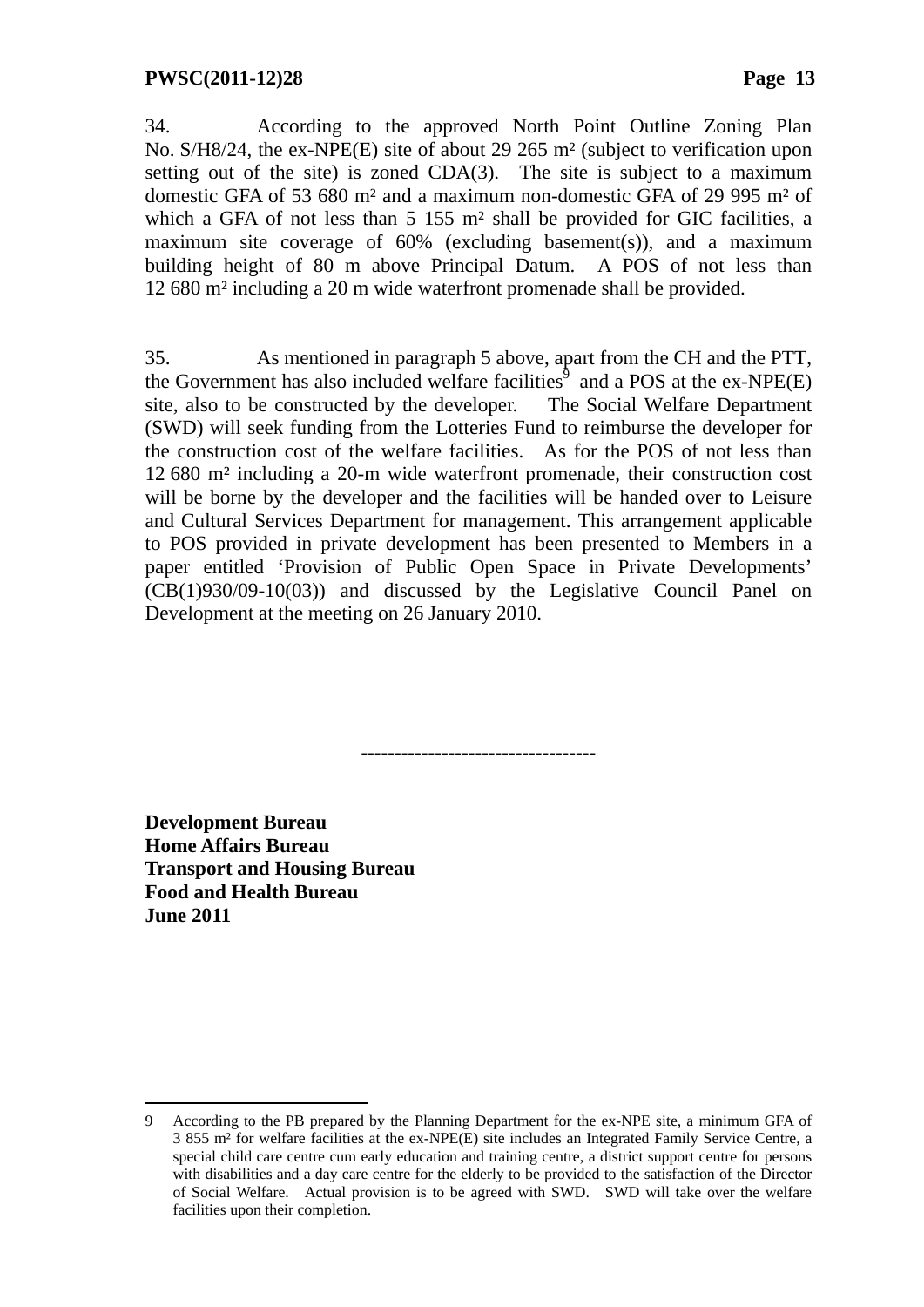

Enclosure 1 to PWSC(201<br>PWSC(2011-12)28 附件 1  $11 - 12$ ) 28